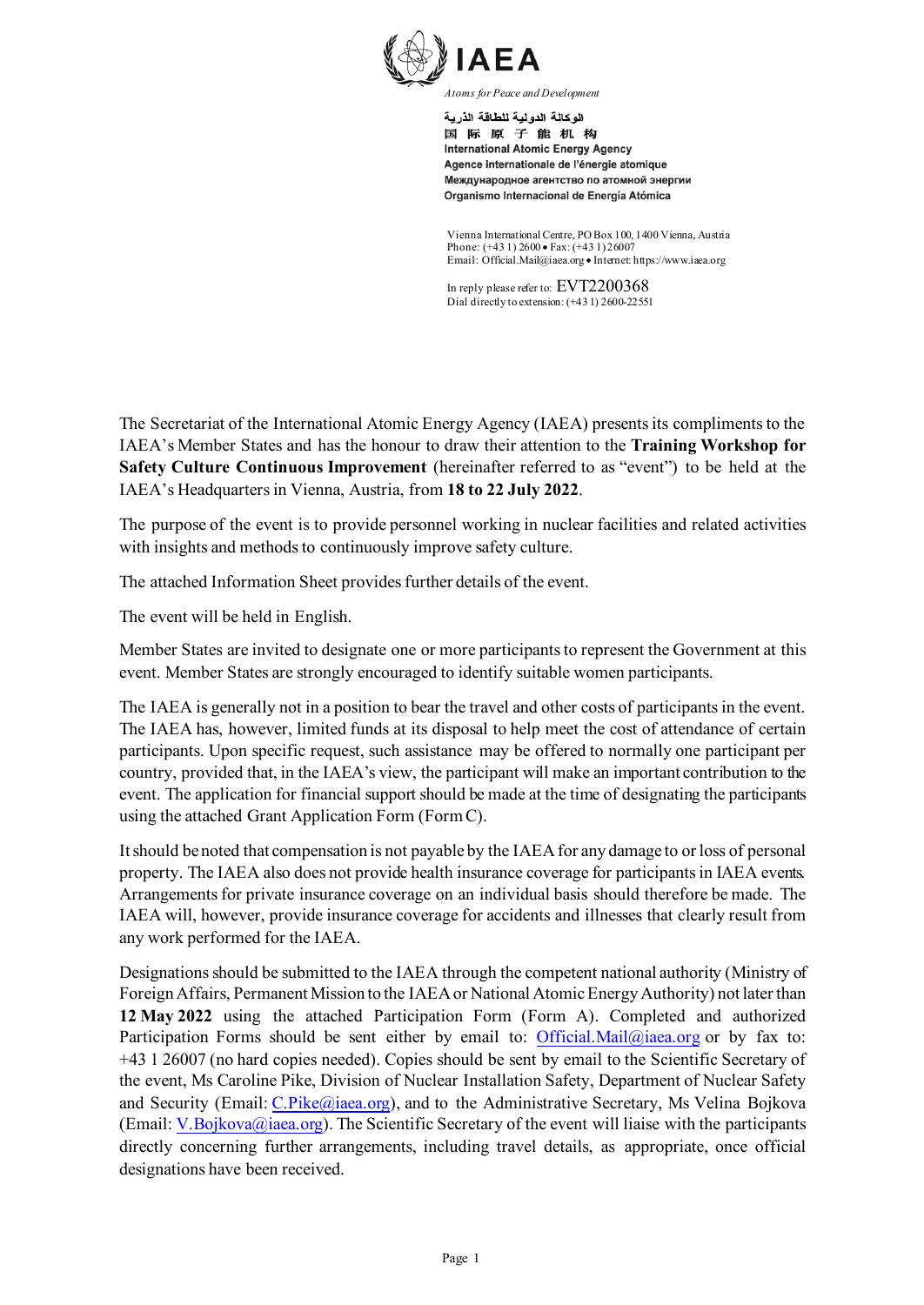Should Governments wish, in addition, to appoint one or more observers to assist and advise the designated participants, they are kindly requested to inform the IAEA of the names and contact details of any such observers by the above date. In accordance with the established rules, Governments are expected to bear the cost of attendance of any observers they may send to IAEA events. Compensation is not payable by the IAEA for any damage to or loss of observers' personal property or for illness, injury or death occurring while travelling to or in connection with their attendance at IAEA events.

The Secretariat of the International Atomic Energy Agency avails itself of this opportunity to renew to the IAEA's Member States the assurances of its highest consideration.



2022-02-15

Enclosures: Information Sheet Participation Form (Form A) Grant Application Form (Form C)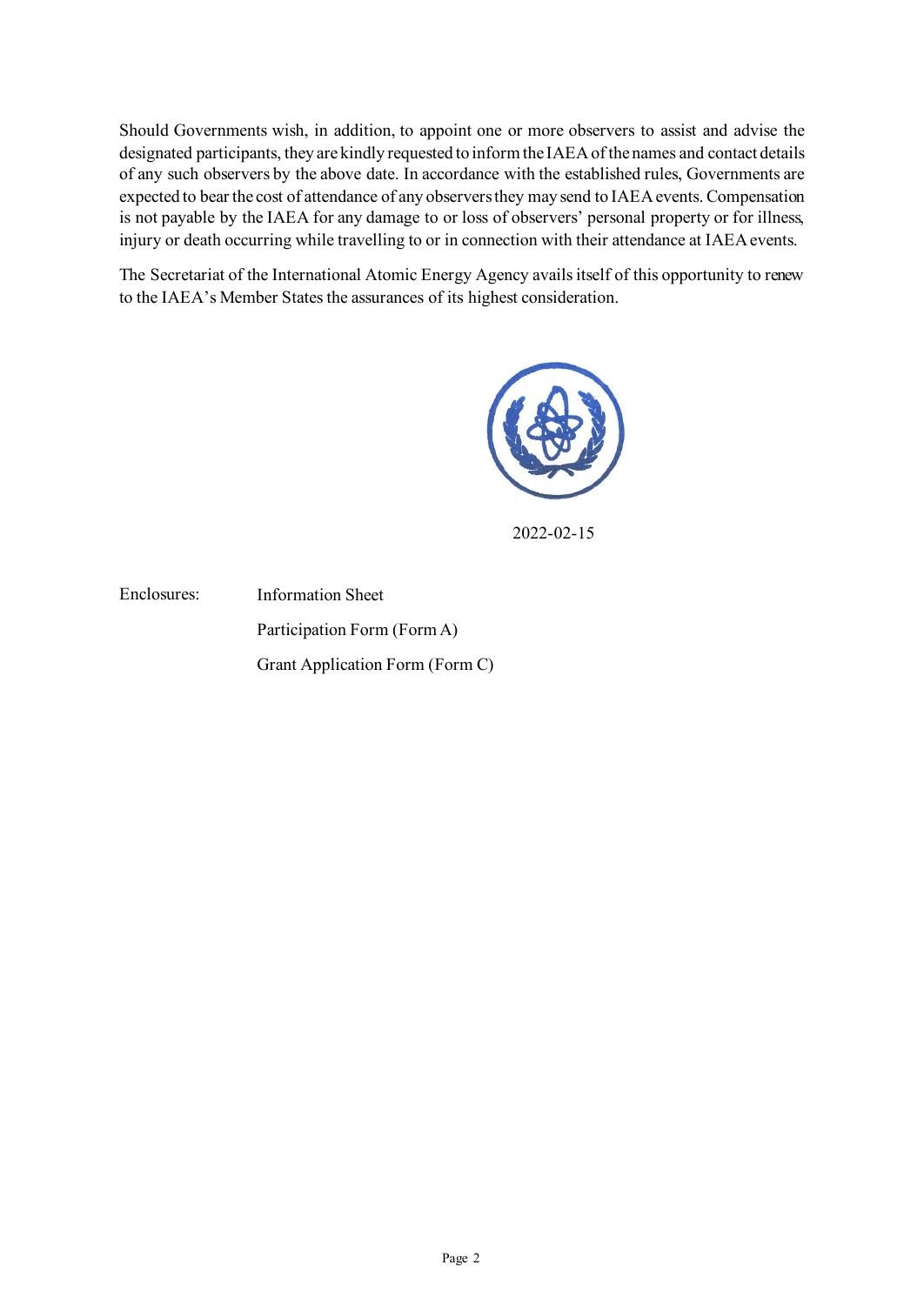

# **Training Workshop for Safety Culture Continuous Improvement**

## **IAEA Headquarters Vienna, Austria**

**18–22 July 2022**

**Ref. No.: EVT2200368**

# **Information Sheet**

# **Introduction**

The improvement of safety culture is an ongoing endeavour that requires a long-term commitment to succeed. The IAEA offers comprehensive support to licensees and regulatory bodies wishing to systematically improve their safety culture. An effective way of doing this is to conduct safety culture assessments and implement improvement activities based upon their findings. The assessments can be conducted by either internal or external teams. The IAEA offers both independent safety culture assessments and training courses for developing internal safety culture self-assessment teams for licensees and regulatory bodies.

The importance of continuously improving leadership and safety culture cannot be overemphasized, as they are fundamental to the safe operation of nuclear installations, as pointed out in Fundamental Safety Principles (IAEA Safety Standards Series No. SF-1, Vienna, 2006). The Secretariat has taken an active role in providing Member States with guidance on how to practically improve safety culture and leadership and has developed a training course on safety culture self-assessment, which is offered to Member States upon request.

The workshop sessions will be based on the IAEA safety culture self-assessment training material and methodologies. After participating in the workshop, participants will be able to conduct safety culture self-assessments and train assessment teams within their own organizations, and act as assessors in IAEA Independent Safety Culture Assessment teams. The workshop will mainly be conducted in an interactive manner through reflections and dialogues. The invited experts who will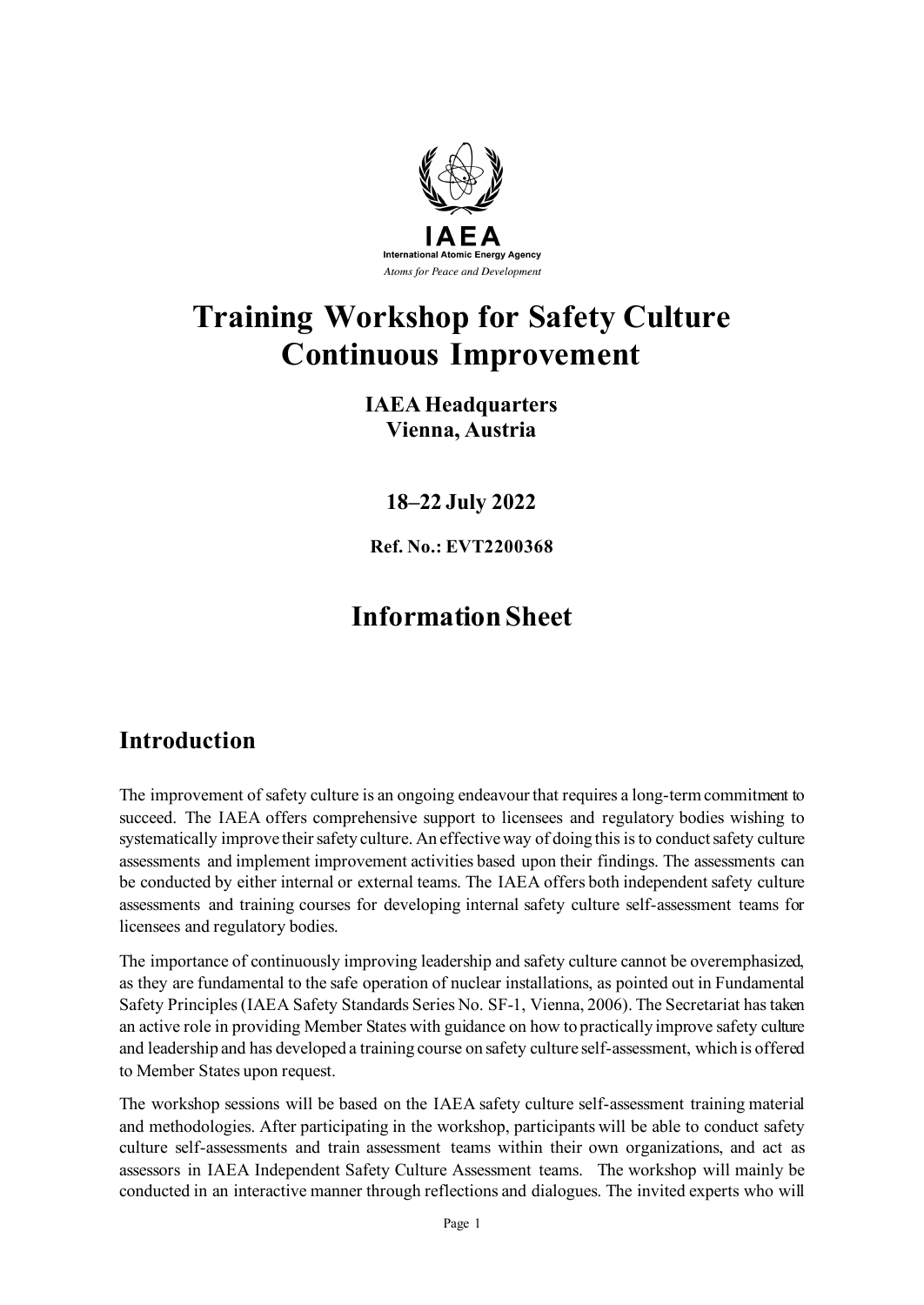be conducting the workshop will play the role of facilitators to trigger new insights and exchange of experience. The number of participants will be limited in order to ensure effective group dynamics and coaching by the facilitators during the practical exercises.

# **Objectives**

The primary objective of the workshop is to train international safety culture experts/specialists on how to conduct safety culture assessments in accordance with the IAEA methodology.

## **Target Audience**

The workshop aims to give safety culture experts an understanding of the IAEA safety culture assessment methodology. The workshop is exclusively intended for safety culture experts/specialists in nuclear installations and/or regulatory bodies who, through experience or studies, have gained an in-depth knowledge of safety culture and the systemic approach to safety. Preferably, participants should also be familiar with conducting qualitative analysis and writing qualitative reports.

## **Working Language**

English

# **Participation and Registration**

All persons wishing to participate in the event have to be designated by an IAEA Member State or should be members of organizations that have been invited to attend.

In order to be designated by an IAEA Member State, participants are requested to send the **Participation Form (Form A)** to their competent national authority (e.g. Ministry of Foreign Affairs, Permanent Mission to the IAEA or National Atomic Energy Authority) for onward transmission to the IAEA by **12 May 2022**. Participants who are members of an organization invited to attend are requested to send the **Participation Form (Form A)** through their organization to the IAEA by above deadline.

Selected participants will be informed in due course on the procedures to be followed with regard to administrative and financial matters.

Participants are hereby informed that the personal data they submit will be processed in line with the [Agency's Personal Data and Privacy Policy](https://www.iaea.org/about/privacy-policy) and is collected solely for the purpose(s) of reviewing and assessing the application and to complete logistical arrangements where required. Further information can be found in th[e Data Processing Notice](https://nucleus.iaea.org/sites/intouchplushelp/Documents/itp_dpn.pdf) concerning IAEA InTouch+ platform.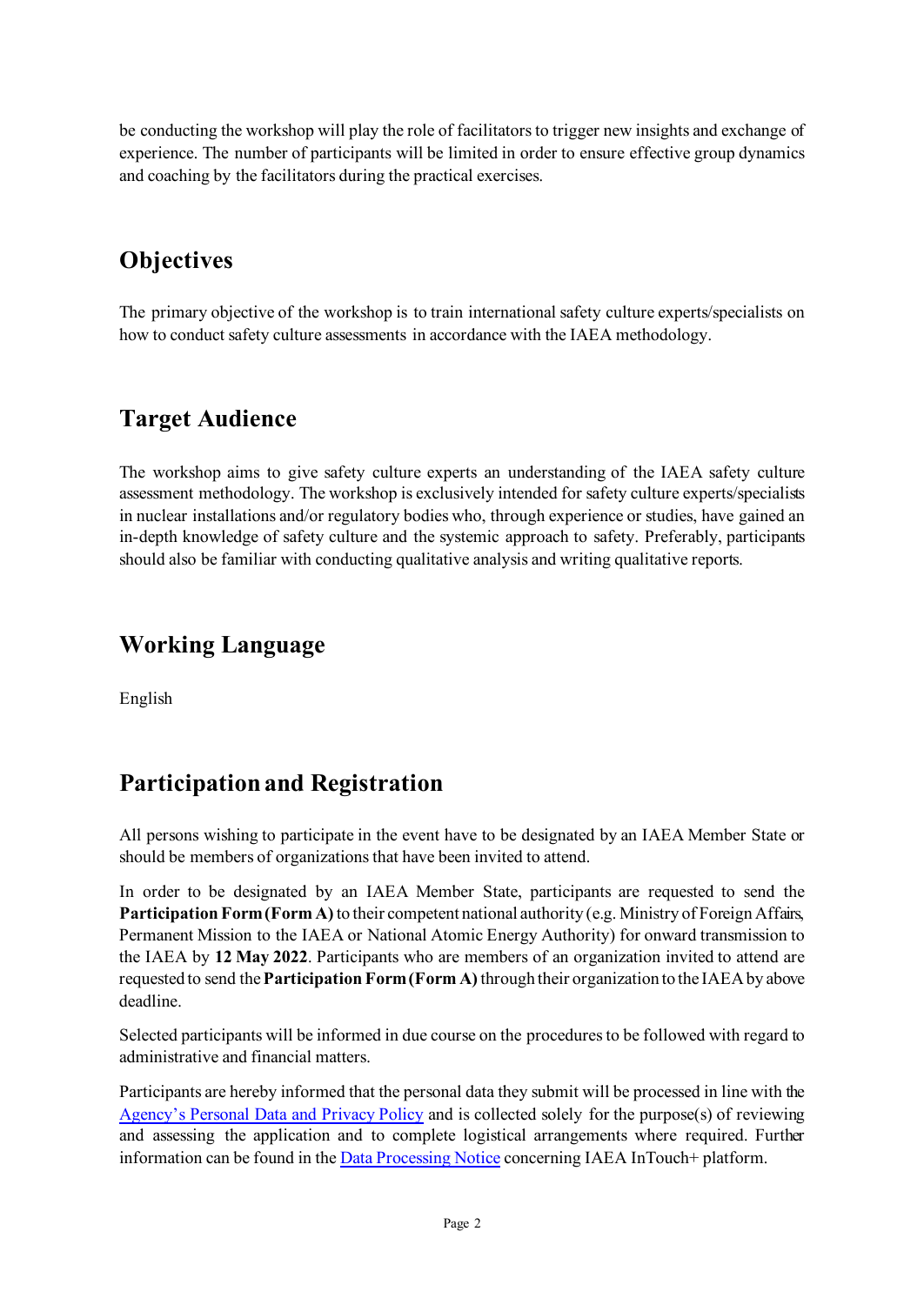# **Expenditures and Grants**

No registration fee is charged to participants.

The IAEA is generally not in a position to bear the travel and other costs of participants in the event. The IAEA has, however, limited funds at its disposal to help meet the cost of attendance of certain participants. Upon specific request, such assistance may be offered to normally one participant per country, provided that, in the IAEA's view, the participant will make an important contribution to the event.

The application for financial support should be made using the **Grant Application Form (Form C)** which has to be stamped, signed and submitted by the competent national authority to the IAEA together with the **Participation Form (Form A)** by **12 May 2022**.

## **Venue**

The event will be held at the Vienna International Centre (VIC) where the IAEA's Headquarters are located. Participants must make their own travel and accommodation arrangements.

General information on the VIC and other practical details, such as a list of hotels offering a reduced rate for IAEA participants, are listed on the following IAEA web page: <https://www.iaea.org/events>.

Participants are advised to arrive at Checkpoint 1/Gate 1 of the VIC one hour before the start of the event on the first day in order to allow for timely registration. Participants will need to present an official photo identification document in order to be admitted to the VIC premises.

## **Visas**

Participants who require a visa to enter Austria should submit the necessary application to the nearest diplomatic or consular representative of Austria at least four weeks before they travel to Austria. Since Austria is a Schengen State, persons requiring a visa will have to apply for a Schengen visa. In States where Austria has no diplomatic mission, visas can be obtained from the consular authority of a Schengen Partner State representing Austria in the country in question.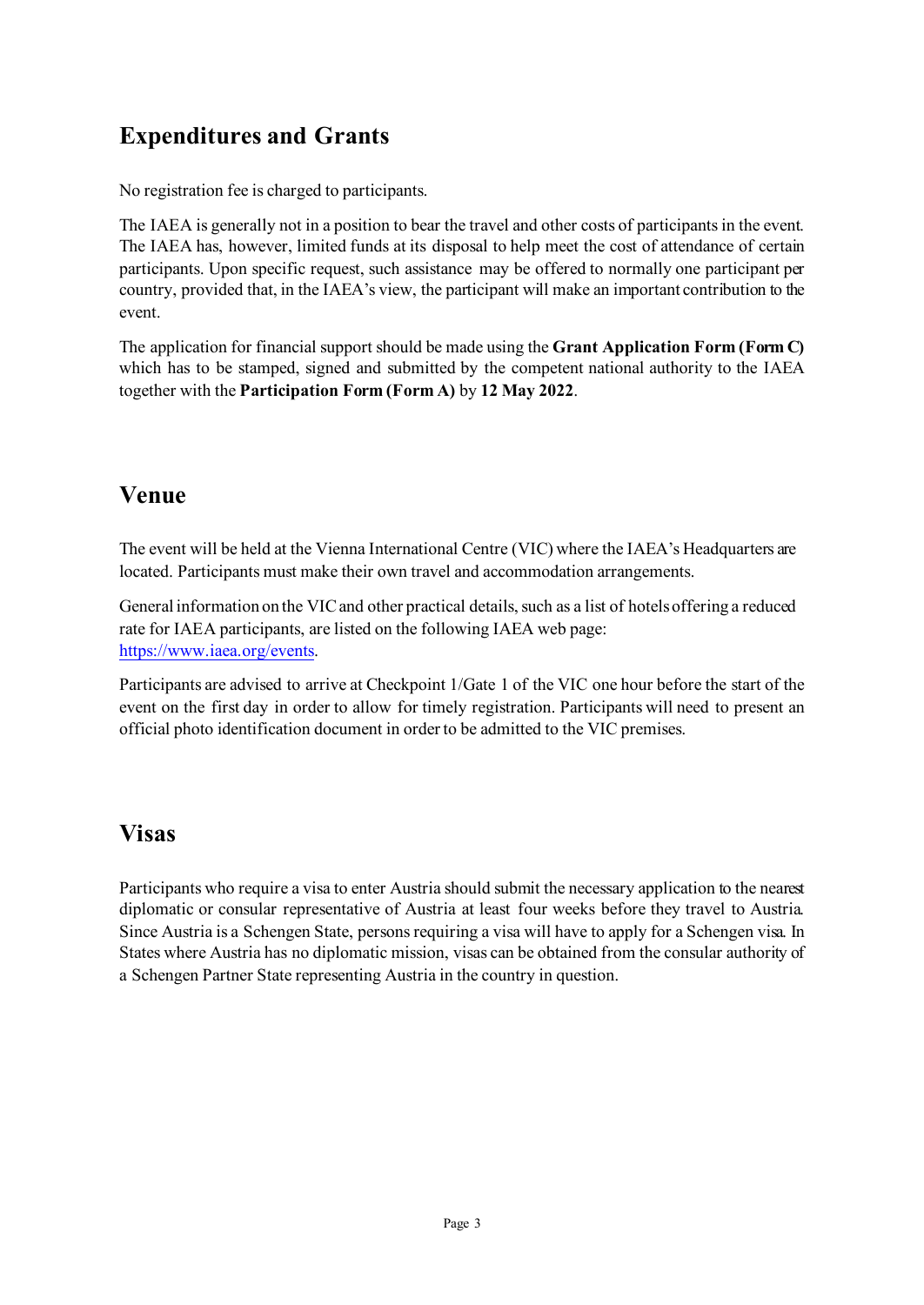# **Organization**

## **Scientific Secretary**

## **Ms Caroline Pike**

Division of Nuclear Installation Safety Department of Nuclear Safety and Security International Atomic Energy Agency Vienna International Centre PO Box 100 1400 VIENNA AUSTRIA

Tel.: +43 1 2600 22551 Fax: +43 1 26007 Email: C.Pike@iaea.org

## **Administrative Secretary**

### **Ms Velina Bojkova**

Division of Nuclear Installation Safety Department of Nuclear Safety and Security International Atomic Energy Agency Vienna International Centre PO Box 100 1400 VIENNA AUSTRIA

Tel.: +43 1 2600 26081 Fax: +43 1 26007 Email: V.Bojkova@iaea.org

Subsequent correspondence on scientific matters should be sent to the Scientific Secretary and correspondence on other matters related to the event to the Administrative Secretary.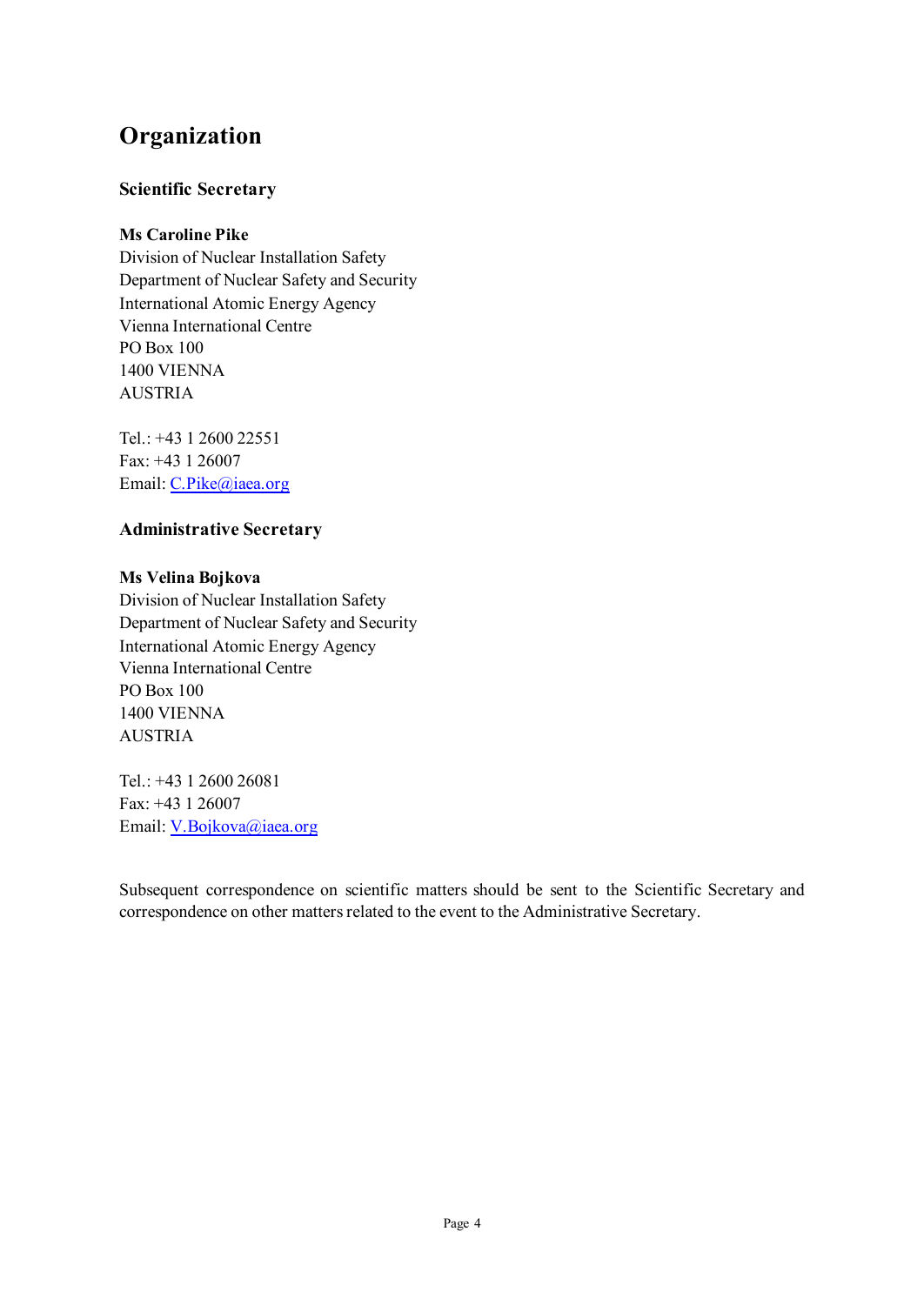

# **Participation Form**

## **Training Workshop for Safety Culture Continuous Improvement**

## **IAEA Headquarters, Vienna, Austria**

## **18–22 July 2022**

To be completed by the participant and sent to the competent national authority (e.g. Ministry of Foreign Affairs, Permanent Mission to the IAEA, or National Atomic Energy Authority) of his/her country for subsequent transmission to the International Atomic Energy Agency (IAEA) either by email to[: Official.Mail@iaea.org](mailto:official.mail@iaea.org) or by fax to: +431 26007 (no hard copies needed). Please also send a copy by email to the Scientific Secretary  $C.Pike@i$ aea.org and to the Administrative Secretar[y V.Bojkova@iaea.org.](mailto:V.Bojkova@iaea.org)

Participants who are members of an invited organization can submit this form to their organization for subsequent transmission to the IAEA.

## **Deadline for receipt by IAEA through official channels: 12 May 2022**

| Family name(s): (same as in passport)                         | Mr/Ms<br>First name $(s)$ : (same as in passport)                                       |  |  |  |
|---------------------------------------------------------------|-----------------------------------------------------------------------------------------|--|--|--|
| Institution:                                                  |                                                                                         |  |  |  |
| Full address:                                                 |                                                                                         |  |  |  |
| Tel. (Fax):                                                   |                                                                                         |  |  |  |
| Email:                                                        |                                                                                         |  |  |  |
| Nationality:                                                  | Representing following Member State/non-Member<br>State/entity or invited organization: |  |  |  |
| If/as applicable:                                             |                                                                                         |  |  |  |
| Do you intend to submit a paper?                              | Yes<br>No                                                                               |  |  |  |
| Would you prefer to present your paper as a poster?<br>Title: | Yes<br>No                                                                               |  |  |  |

Participants are hereby informed that the personal data they submit will be processed in line with the [Agency's Personal Data and Privacy Policy](https://www.iaea.org/about/privacy-policy) and is collected solely for the purpose(s) of reviewing and assessing the application and to complete logistical arrangements where required. Further information can be found in the [Data Processing Notice](https://nucleus.iaea.org/sites/intouchplushelp/Documents/itp_dpn.pdf) concerning IAEA InTouch+ platform.